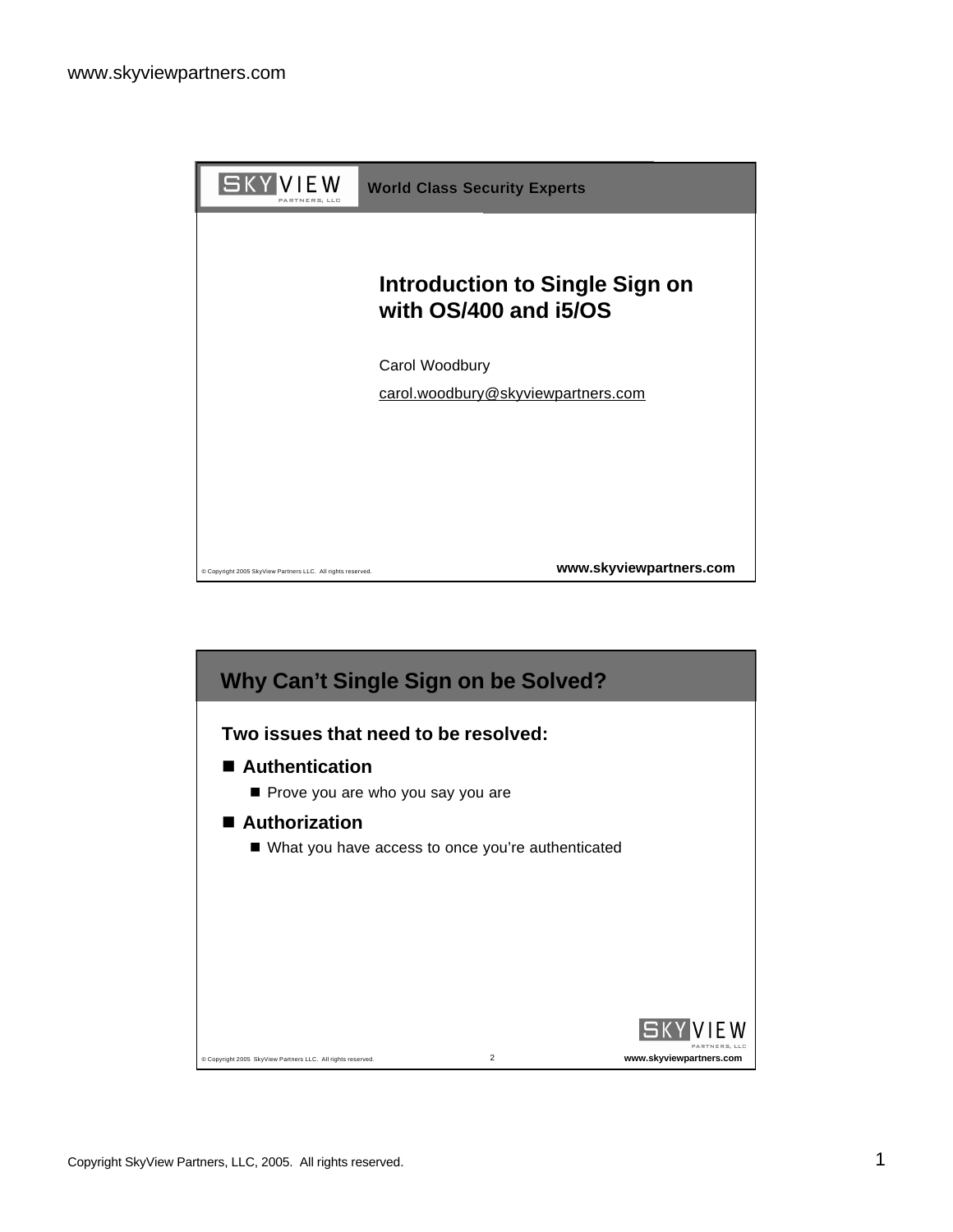

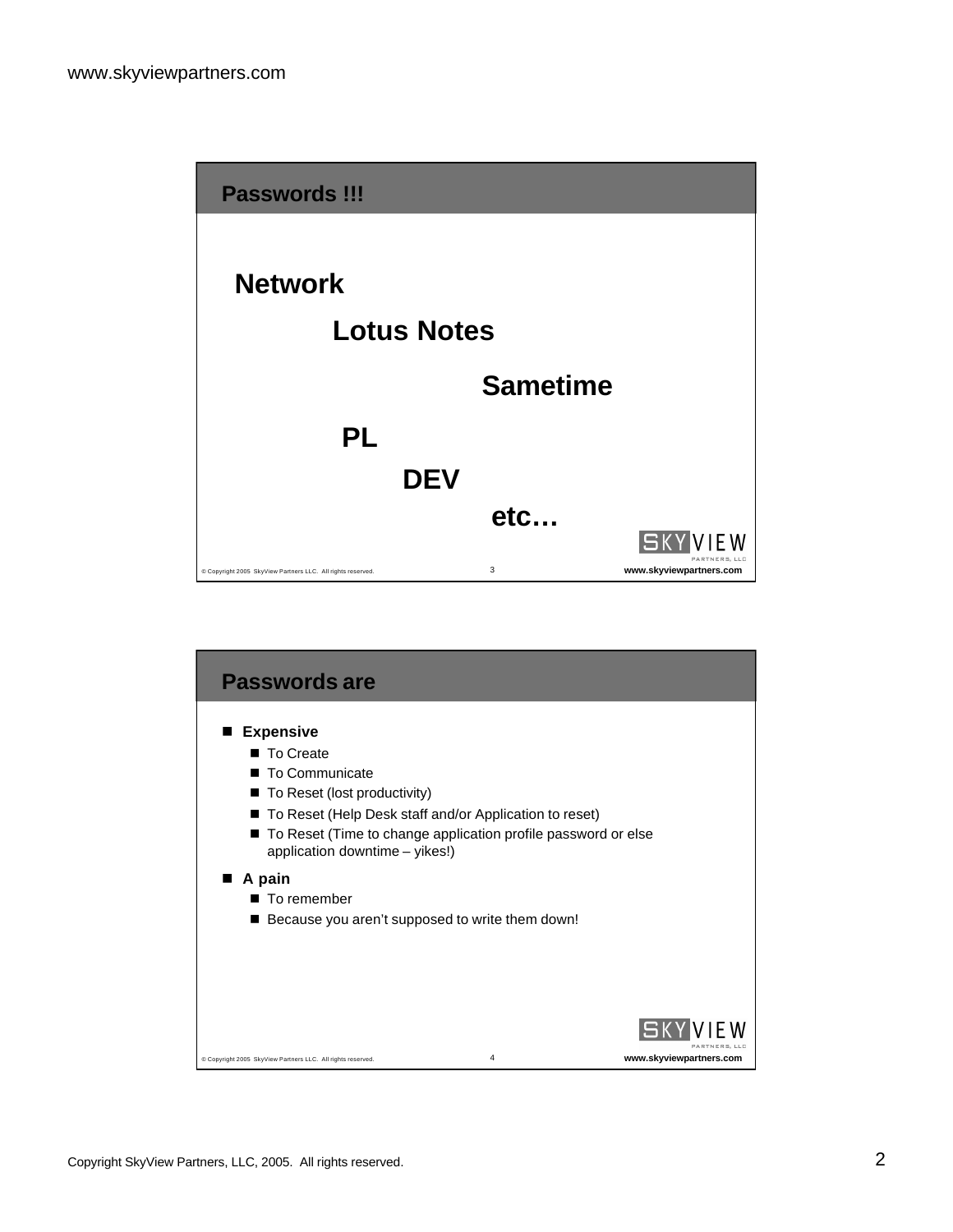

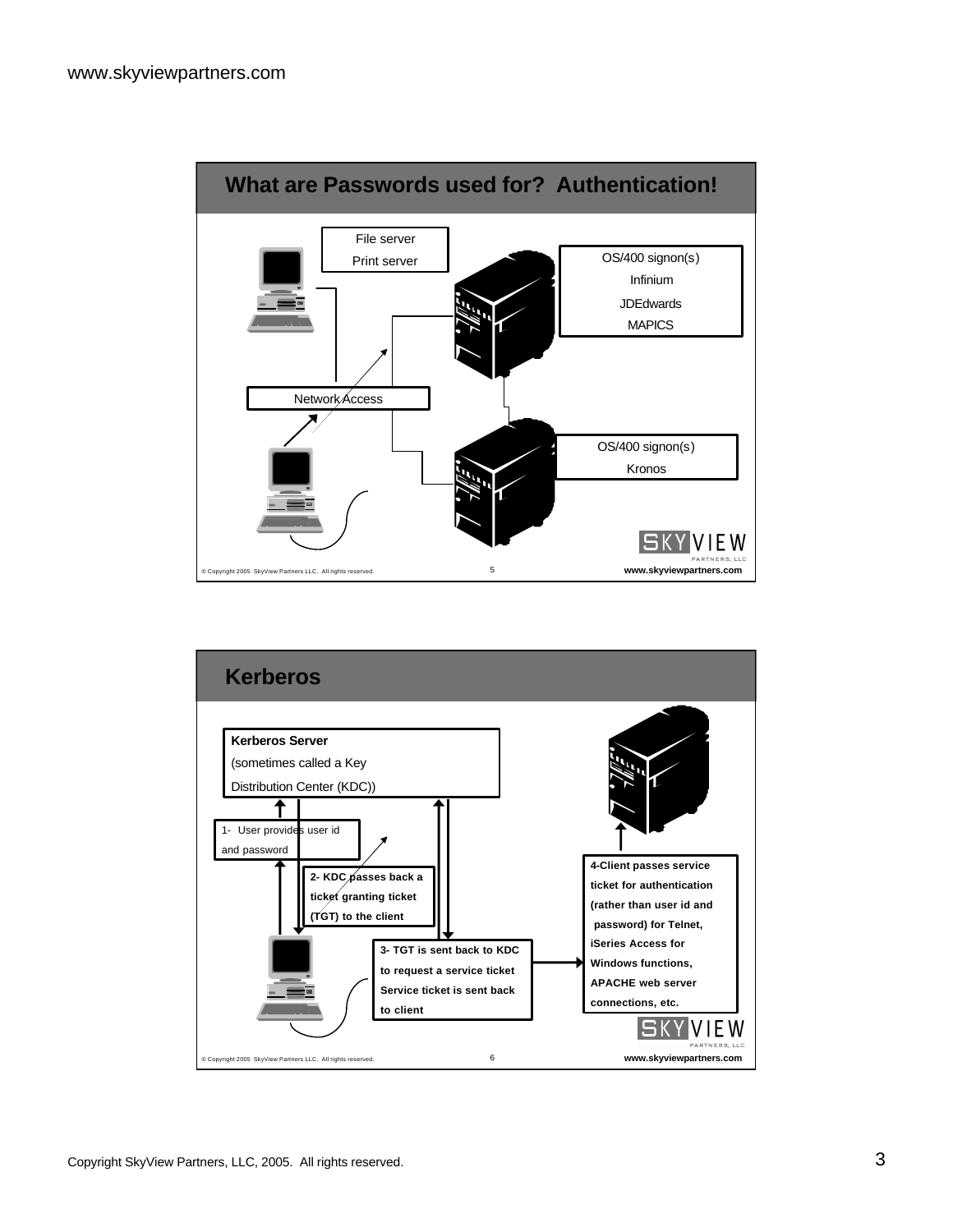

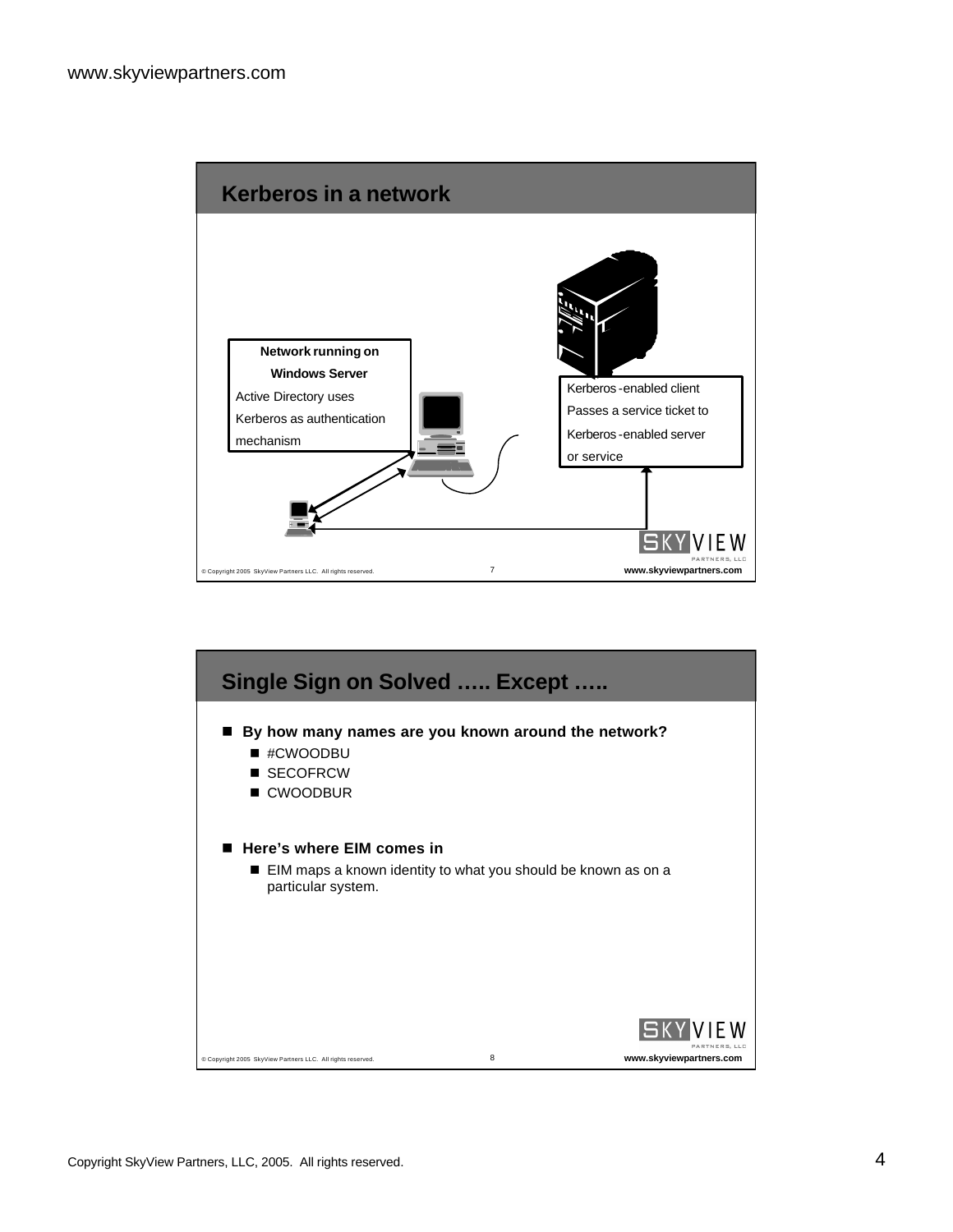

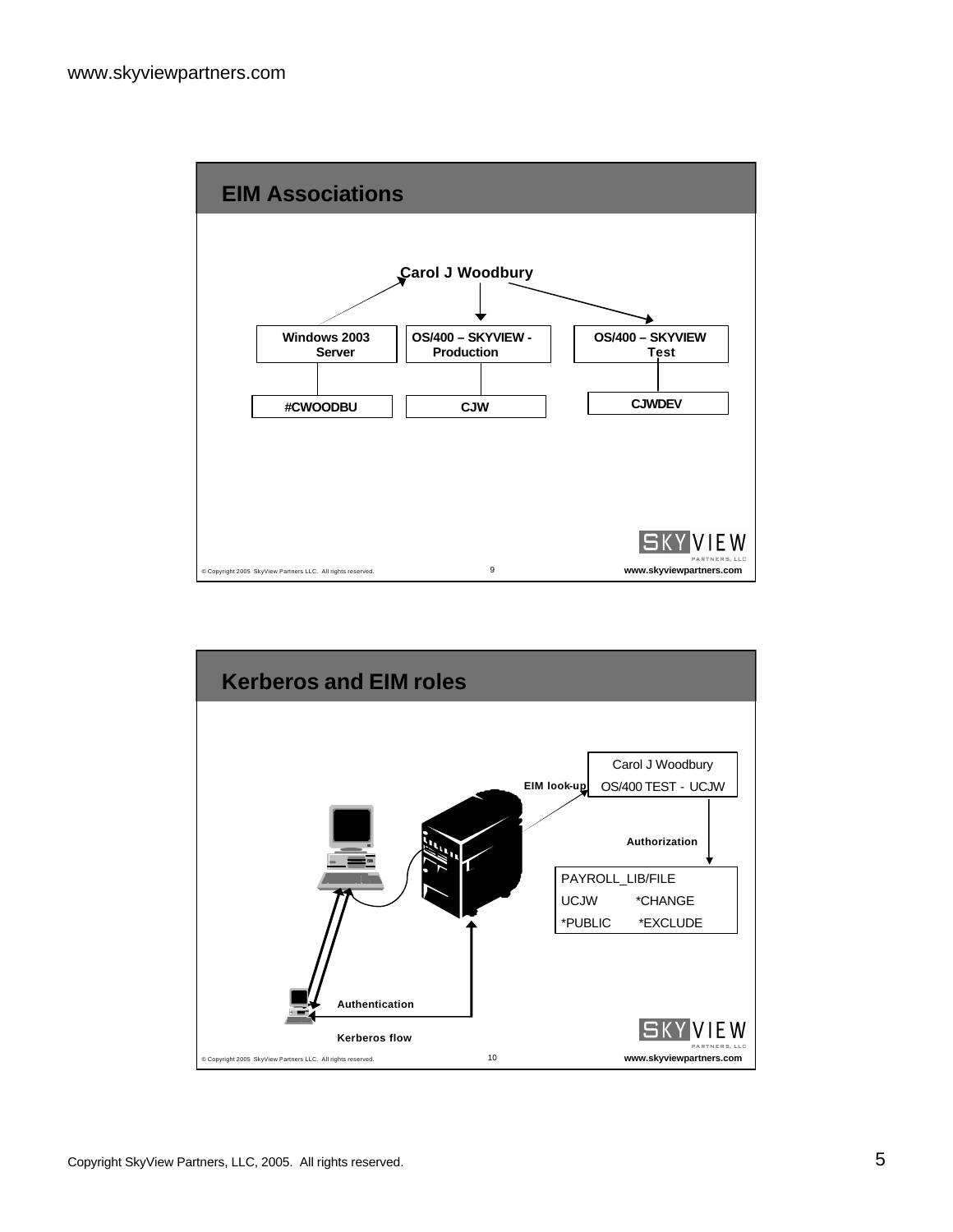

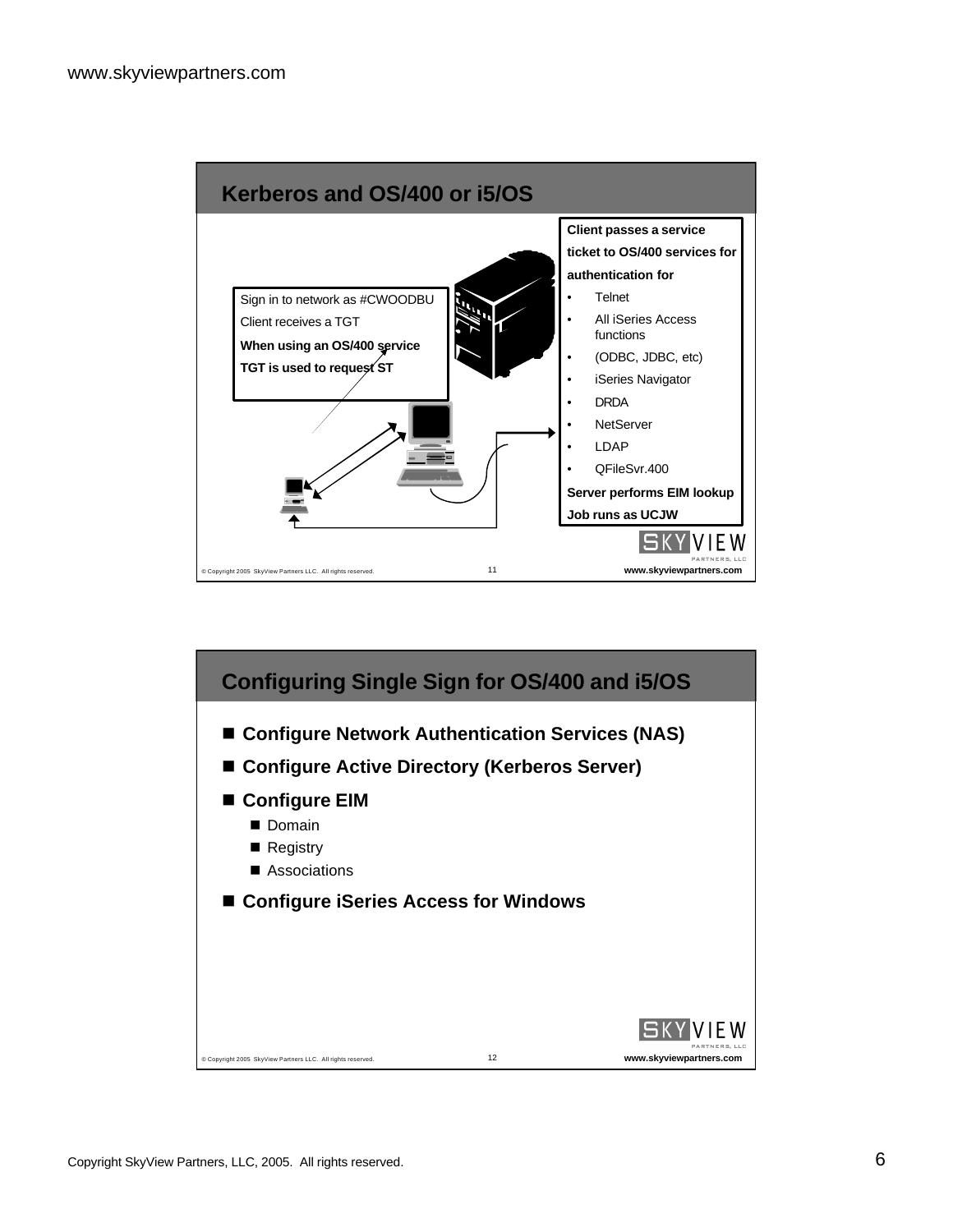

| <b>Configuration requirements</b>                                    |    |                         |
|----------------------------------------------------------------------|----|-------------------------|
| A Kerberos server                                                    |    |                         |
| ■ Need sufficient rights to configure this server                    |    |                         |
| <b>System</b>                                                        |    |                         |
| OS/400 V5R2 or later                                                 |    |                         |
| Host servers                                                         |    |                         |
| ■ QShell (option 30)                                                 |    |                         |
| Crypto Access Provider (5722AC3)                                     |    |                         |
| $\blacksquare$ Profile needs                                         |    |                         |
| ■ *ALLOBJ, *SECADM and *IOSYSCFG                                     |    |                         |
| ■ Home directory configured                                          |    |                         |
| <b>Client</b>                                                        |    |                         |
| ■ iSeries Access for Windows V5R2 or later                           |    |                         |
| iSeries Navigator – specifically the Security and Network components |    |                         |
| $\blacksquare$ Windows XP, 2000 and 2003                             |    |                         |
|                                                                      |    |                         |
| Copyright 2005 SkyView Partners LLC. All rights reserved.            | 14 | www.skyviewpartners.com |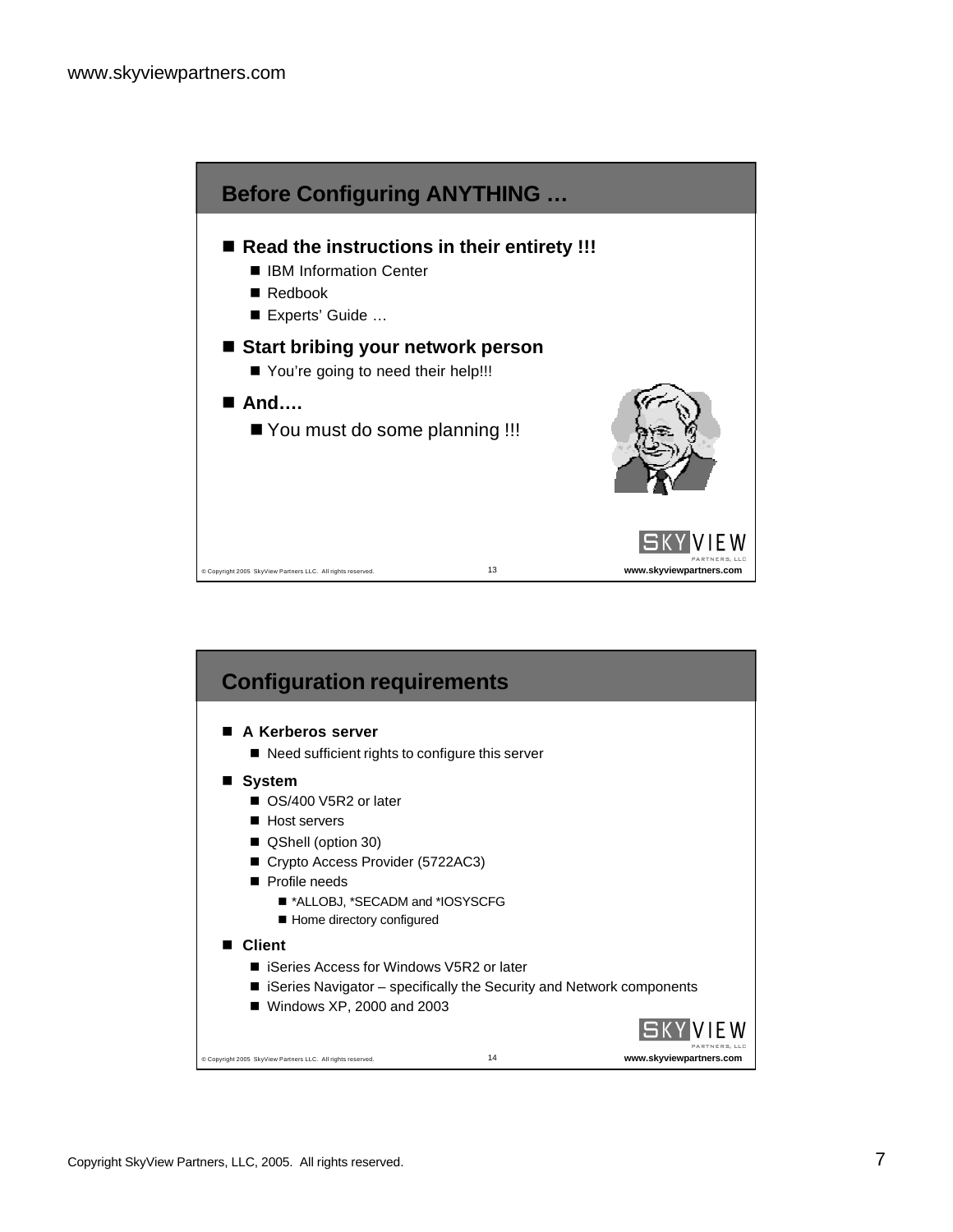

| <b>Configuring NAS</b>                                                                                                                                                                                                                             |                         |
|----------------------------------------------------------------------------------------------------------------------------------------------------------------------------------------------------------------------------------------------------|-------------------------|
| ■ Launch the NAS wizard out of iSeries Navigator<br>■ Server name->Security->Network Authentication Services                                                                                                                                       |                         |
| $\vert x \vert$<br>Network Authentication Service Configuration - Specify Realm Information<br>To use Kerberos, a system must be configured to be part of at least one<br>Kerberos realm. This realm is known as the default realm for the system. |                         |
| What is the default Kerberos realm for this system?<br>FOREST.SKYVIEWPARTNERS.COM<br>Default realm:                                                                                                                                                |                         |
| $X$ Cancel<br>$\Rightarrow$ Next<br><b>Back</b>                                                                                                                                                                                                    |                         |
| 16<br>Copyright 2005 SkyView Partners LLC. All rights reserved.                                                                                                                                                                                    | www.skyviewpartners.com |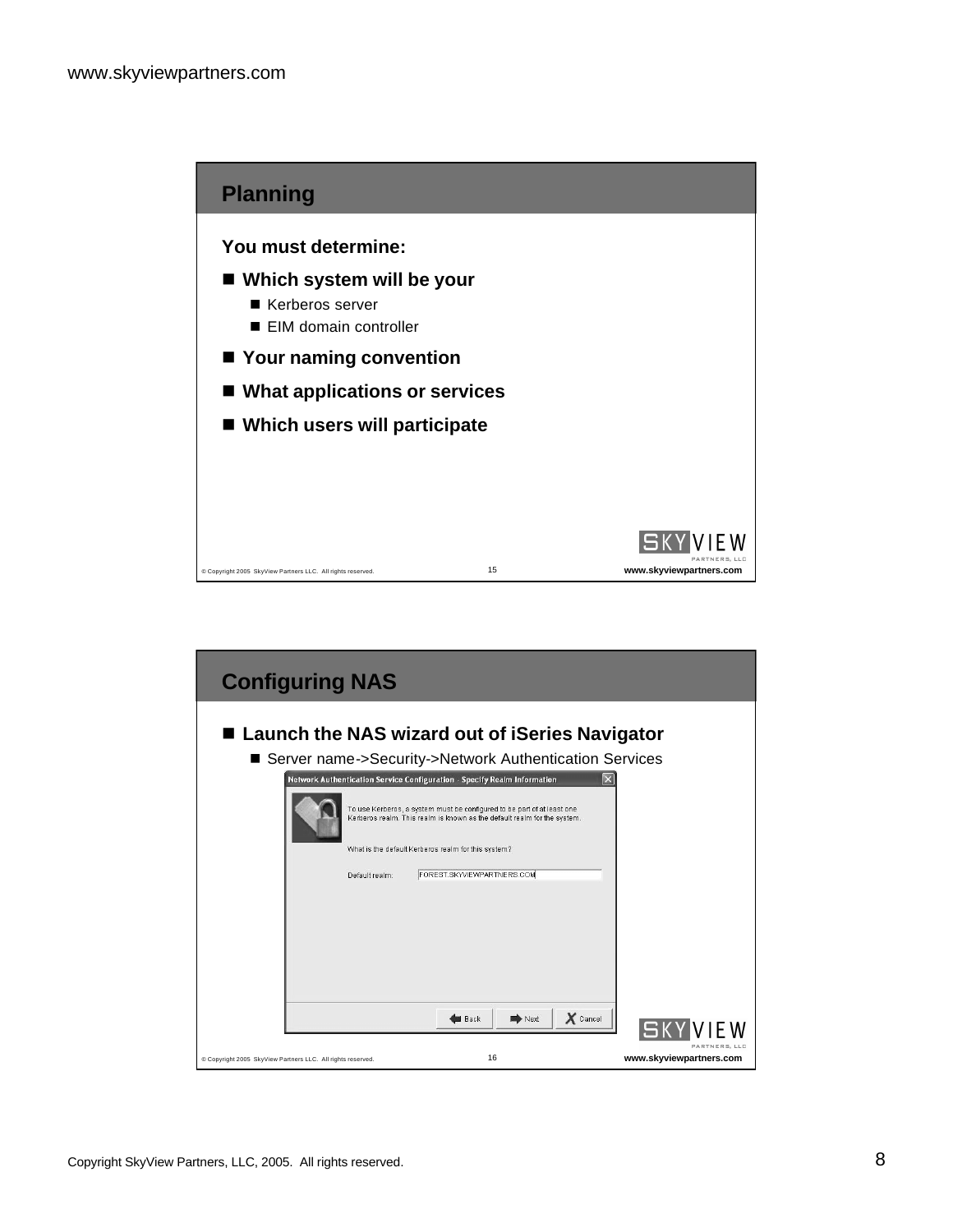

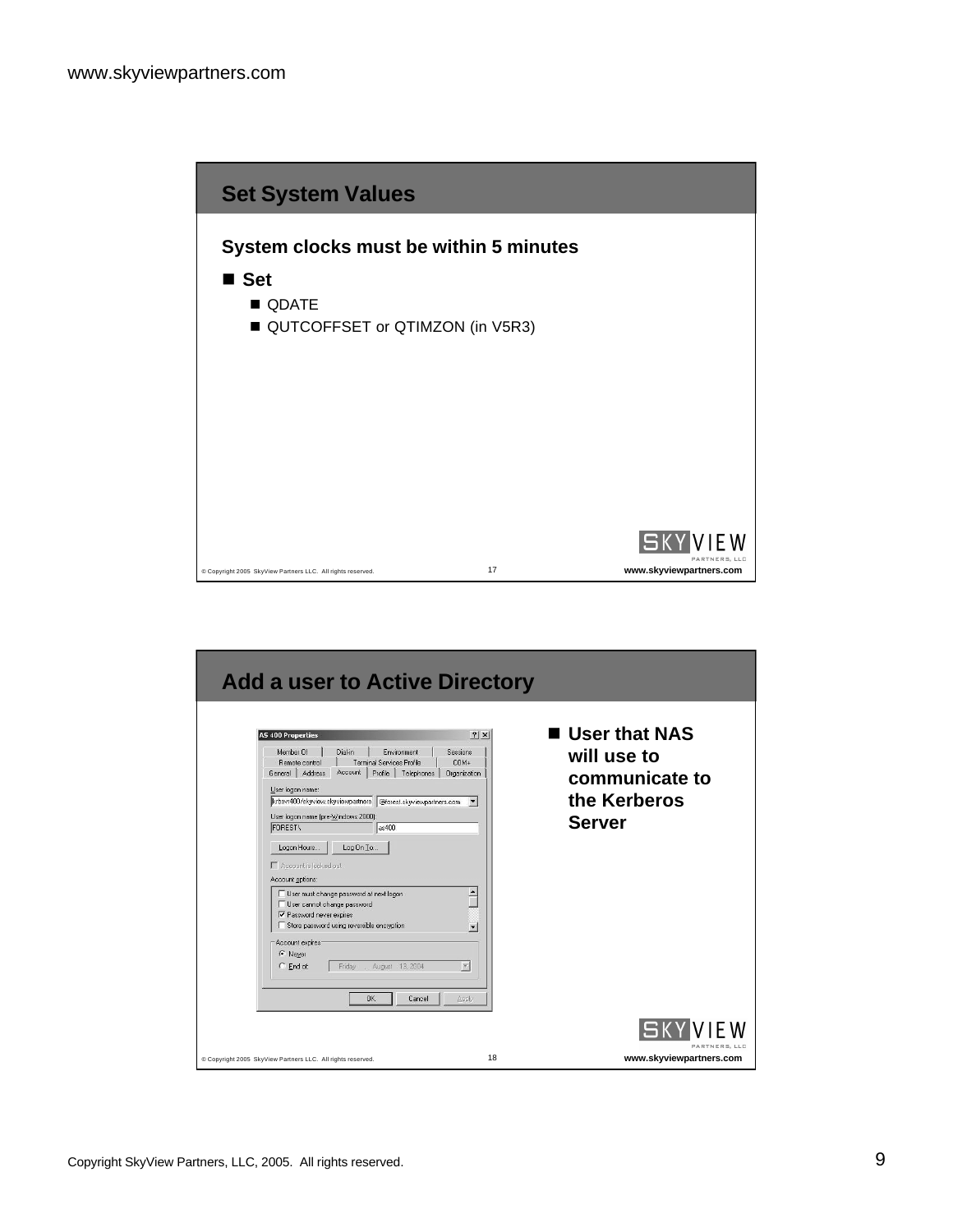| <b>Configuring EIM - EIM domain</b>                                                                                                                                                                                                                                                                                                                                                                                                |                         |
|------------------------------------------------------------------------------------------------------------------------------------------------------------------------------------------------------------------------------------------------------------------------------------------------------------------------------------------------------------------------------------------------------------------------------------|-------------------------|
| ■ Launch the EIM wizard out of iSeries Navigator<br>■ Server name->Network->Enterprise Identity Mapping                                                                                                                                                                                                                                                                                                                            |                         |
| $\overline{\mathsf{x}}$<br><b>Enterprise Identity Mapping Configuration Wizard - Welcome</b><br>Welcome to the Enterprise Identity Mapping (EIM) Configuration Wizard. This<br>wizard will help you to configure your system to participate in an EIM domain. You<br>can configure your system to join an existing domain or you can create and<br>configure a new EIM domain with your Directory server as the domain controller. |                         |
| How do you want to configure EIM on your system?<br>C Join an existing domain<br>Create and join a new domain<br>Click Cancel at any time to cancel the wizard.                                                                                                                                                                                                                                                                    |                         |
| $P$ Help<br>X Cancel<br>Next<br>$\overline{\mathbf{?}}$<br>19<br>Copyright 2005 SkyView Partners LLC. All rights reserved.                                                                                                                                                                                                                                                                                                         | www.skyviewpartners.com |

| <b>Configuring EIM - User registry</b>                                                                                                                                                                                                                                                                                                                                                                                                                                                                                                                                                                                      |                                                                                                                                                                                                                                                        |                                              |                                                                                               |
|-----------------------------------------------------------------------------------------------------------------------------------------------------------------------------------------------------------------------------------------------------------------------------------------------------------------------------------------------------------------------------------------------------------------------------------------------------------------------------------------------------------------------------------------------------------------------------------------------------------------------------|--------------------------------------------------------------------------------------------------------------------------------------------------------------------------------------------------------------------------------------------------------|----------------------------------------------|-----------------------------------------------------------------------------------------------|
| Series Navigator<br>File Edit View Help<br>$\times$ 3 $\circ$ 5 $\circ$<br>Ø0.                                                                                                                                                                                                                                                                                                                                                                                                                                                                                                                                              |                                                                                                                                                                                                                                                        |                                              | m<br>0 minutes old                                                                            |
| <b>Environment: My Connections</b><br>E La Network<br>TCP/IP Configuration<br>Ė<br>Ė<br>Remote Access Services<br>Ė<br><b>门</b> Servers<br>ि IP Policies<br>Ė<br>Ė<br>朙<br>Windows Administration<br>E Co Enterprise Identity Mapping<br>Configuration<br>白 8 Domain Management<br>El EIM-test (Skyview)<br><b>Lan</b> User Registries<br>@ Identifiers<br><b>Guy Internet</b><br>图 IBM Network Stations<br>□ # Security<br>a Authorization Lists<br><b>Ph</b> Policies<br>- VO Network Authentication Servi V<br>$\rightarrow$<br>≺<br>A Mu Tasks - Skuview<br>Add a connection<br>$\oslash$ Install additional components | Skyview: User Registries<br>Registry<br>16192.168.1.2<br>WOFOREST.SKYVIEWPARTNERS Kerberos<br>Boskyview.skyviewpartners.com 05/400<br><b>Calenterprise Identity Mapping tasks</b><br><sup>解</sup> Add a new user registry<br>@ Create a new identifier | Type<br>05/400<br>> ? Help for related tasks | <b>Description</b><br>IP address<br>Created by wizard.<br>Created by wizard.<br>$\rightarrow$ |
| Copyright 2005 SkyView Partners LLC. All rights reserved.                                                                                                                                                                                                                                                                                                                                                                                                                                                                                                                                                                   | 20                                                                                                                                                                                                                                                     |                                              | V I E W<br>PARTNERS, LLC<br>www.skyviewpartners.com                                           |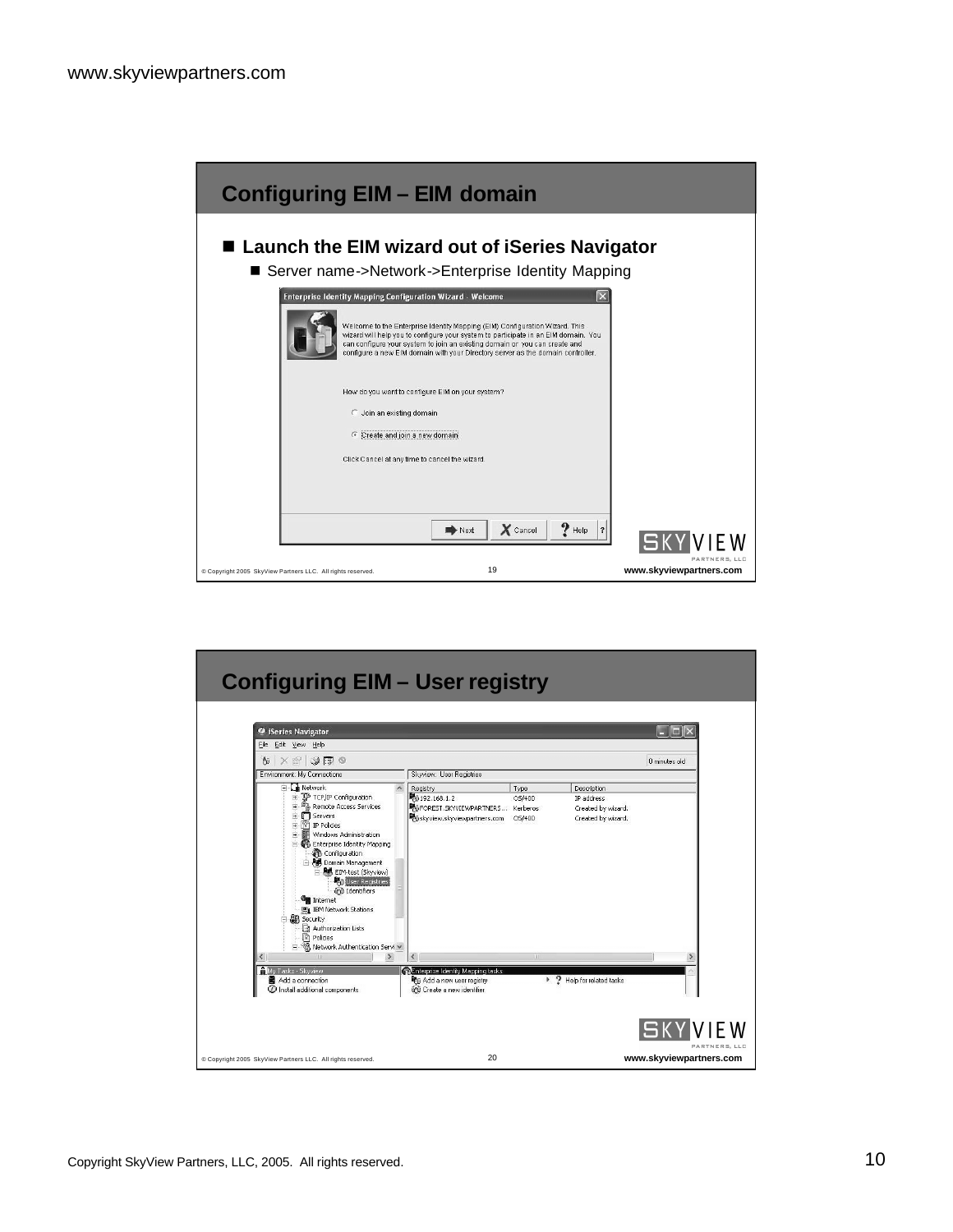|                                       |                                                                    |                                     | <b>Configuring EIM - Identifiers</b>                            |                                            |                                          |
|---------------------------------------|--------------------------------------------------------------------|-------------------------------------|-----------------------------------------------------------------|--------------------------------------------|------------------------------------------|
| Domain:                               | New EIM Identifier - EIM-test                                      | <b>Add Association - Vanderwall</b> | $\times$                                                        | $\times$                                   |                                          |
| Identifier<br>$\Gamma$ Gd<br>Descript | <b>140 Vanderwall Properties - Skyview</b><br>General Associations |                                     |                                                                 | $\mathbb{I}$ $\times$<br>H<br>圖            |                                          |
| -Aliase<br>Alias:                     | Associations for EIM identifier:<br>User                           | Association Type                    | Vanderwall<br>Registry Type<br>Registry                         |                                            |                                          |
|                                       | <b>R</b> <sub>0</sub> JohnV<br><b>M</b> <sub>16</sub> VANDERWALL   | Source<br>Target                    | FOREST.SKYVIEWPAR<br>Kerherns<br>skwiew.skwiewpartner<br>OS/400 | Add.,<br>Remove                            |                                          |
|                                       |                                                                    |                                     |                                                                 |                                            |                                          |
|                                       |                                                                    |                                     |                                                                 |                                            |                                          |
|                                       |                                                                    |                                     |                                                                 |                                            |                                          |
|                                       |                                                                    |                                     |                                                                 |                                            | Sk                                       |
|                                       | Copyright 2005 SkyView Partners LLC. All rights reserved.          |                                     | 0K<br>21                                                        | $\overline{\phantom{a}}$<br>Cancel<br>Help | PARTNERS, LLC<br>www.skyviewpartners.com |

| <b>Configure Services to use Single Sign on</b>                                                                                                                                                                                                                                                                                                                                                                                         |                                                                                                                                                                                                                                                                                                                                                            |                                                                     |
|-----------------------------------------------------------------------------------------------------------------------------------------------------------------------------------------------------------------------------------------------------------------------------------------------------------------------------------------------------------------------------------------------------------------------------------------|------------------------------------------------------------------------------------------------------------------------------------------------------------------------------------------------------------------------------------------------------------------------------------------------------------------------------------------------------------|---------------------------------------------------------------------|
| <b>Skyview Properties</b><br>Administration System<br><b>Directory Services</b><br>Service<br>Connection<br>Secure Sockets<br>General<br>Licenses<br>Signon information<br>C Use Windows user name and password, no prompting<br>Carol<br>C Use default user ID, prompt as needed<br><b>CJW</b><br>C Prompt every time<br>( Use Kerberos principal name, no prompting<br>Time-out for signon:<br>30<br>seconds (1-3600)<br>$\mathbf{r}$ | Connection<br>User ID signon information<br>Use Operations Navigator default<br>User ID:<br>Security<br>Current security: Not secured<br><b>C</b> Use Operations Navigator default<br>C Not secured<br><b>C</b> Use Secured Sockets Laver (SSL)<br>Client certificate to use:<br>$C$ Select certificate when connecting<br>G I Ise default<br>0K<br>Cancel | $  2   \times$<br>$\overline{\phantom{0}}$<br>Help<br>PARTNERS, LLC |
| Copyright 2005 SkyView Partners LLC. All rights reserved.                                                                                                                                                                                                                                                                                                                                                                               | 22                                                                                                                                                                                                                                                                                                                                                         | www.skyviewpartners.com                                             |